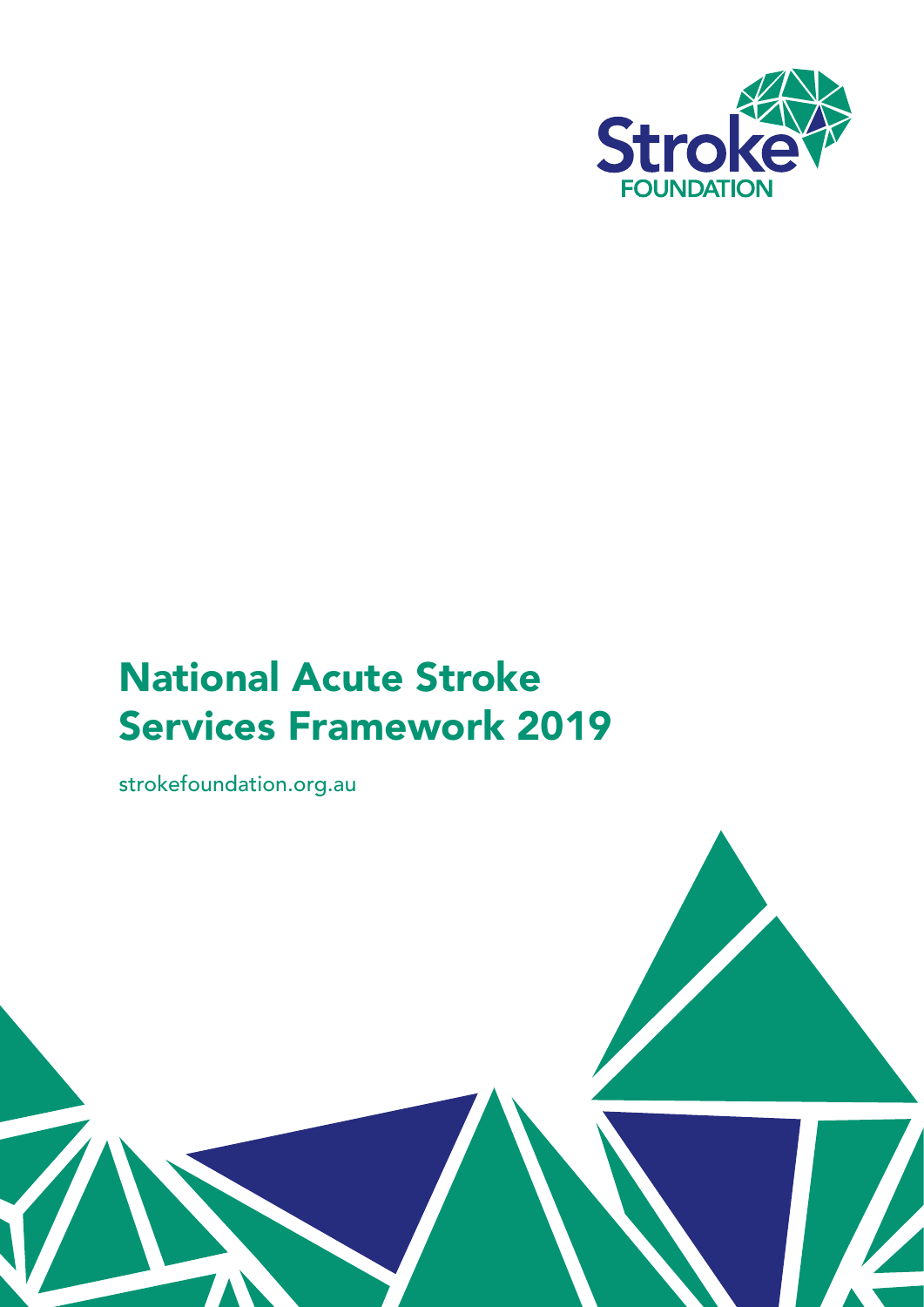

## National Acute Stroke Services Framework 2019

## **Introduction**

Delivering optimal stroke services equitably across Australia remains a challenge with access to best practice stroke services variable, particularly in rural and regional areas. One of the most effective ways of reducing death and disability following a stroke is to provide evidence based, dedicated hospital services. Capacity to plan, deliver and evaluate acute stroke services is essential for improvement of health care delivery and patient outcomes.

A framework to guide the establishment and evaluation of stroke services to support equitable delivery of best practice care was first developed by the Stroke Foundation (with support from the Australian Government Department of Health and Ageing) in 2002. This was reviewed in 2008, 2011 and 2015 to ensure it was aligned with the current Australian Clinical Stroke Management Guidelines.

This document outlines the fourth iterative update of the Acute Stroke Services Framework. The current review process has included a:

- a) literature review (from January 2015 to June 2018);
- b) review of the data from the National Stroke Audit Acute Services;
- c) review of information from international work and systems;
- d) targeted consultation about the scope of the review, and
- e) consultation on the revised draft framework.

#### **Aims of the framework**

**The aims of the framework is to outline criteria for the organisation of acute hospital services for stroke to ensure equitable access to best practice stroke care and provide a mechanism for monitoring and then targeting improvements to the quality of Australian acute stroke services.**

**The intended use of the framework is to:**

- **1. Provide a basis for measuring the adequacy of current services and their resources for delivering best practice stroke care.**
- **2. Identify where stroke services should be developed including the services that should be provided to support future planning.**
- **3. Make information available to be used to advocate for improved services where gaps are identified.**
- **4. Guide decisions about resource requirements (including minimum stroke unit bed numbers in comprehensive stroke services).**
- **5. Encourage ongoing monitoring of the quality of acute care provision.**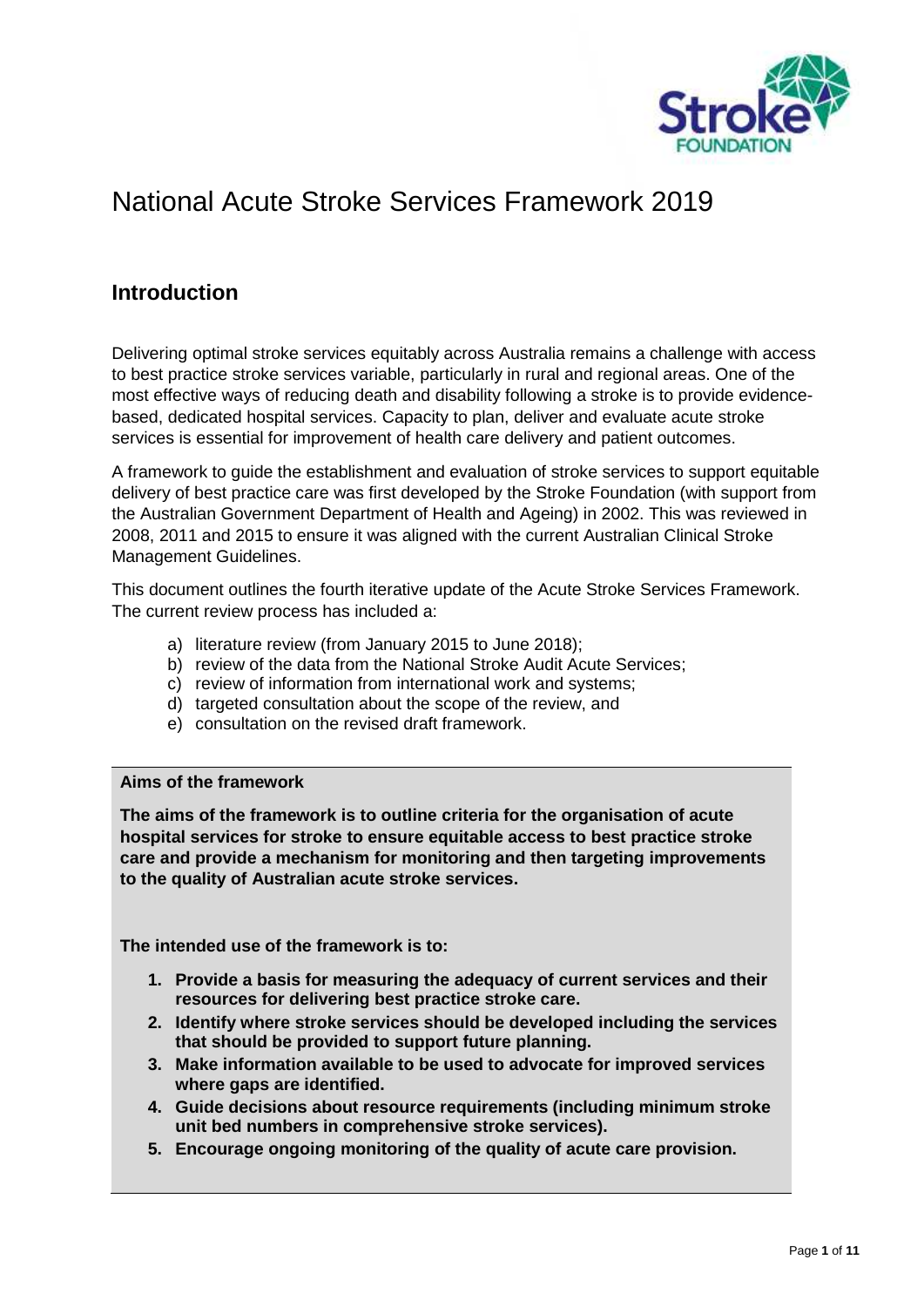**The framework has not been developed for use in hospital accreditation purposes but may be viewed as complementary to the National Safety and Quality Health Service (NSQHS) Standards along with the Acute Stroke Clinical Care Standard developed and launched in 2015 by the Australian Commission on Safety and Quality in Health Care (ACSQHC).**

**Further information about these two resources can be found at:** www.safetyandquality.gov.au/our-work/assessment-to-the-nsqhs-standards/ www.safetyandquality.gov.au/our-work/clinical-care-standards/acute-stroke-clinical care-standard/

## **Definitions**

**Acute care** is defined as care within the first week of stroke onset or until discharged (or formally transferred to inpatient rehabilitation).

**Hyperacute care** is care delivered within first twenty-four hours after stroke.

**Comprehensive Stroke Centres (CSC)** are large, tertiary referral centres that have highly specialised services including endovascular thrombectomy and neurosurgery and personnel available (24 hours a day, seven days a week) to treat acute stroke.

**Primary Stroke Centre (PSC)** are hospitals that offer dedicated stroke services (e.g. stroke unit and thrombolysis) and have clinicians who have stroke expertise but do not normally offer endovascular thrombectomy and neurosurgery.

**General Hospitals** are smaller centres that are either bypassed by emergency services or have formal support from a primary or usually comprehensive centre (via telestroke) to assess the patient and offer thrombolytic therapy before transfer to a dedicated stroke centre.

**Stroke Unit (SU)** care is organised care within a specific ward in a hospital provided by a multidisciplinary team who specialise in stroke management.

## **Section 1: Recommended pre-hospital services and statewide systems**

Hyperacute care can substantially reduce the risk of death and disability. Reperfusion therapies (intravenous thrombolysis and endovascular thrombectomy) are extremely time critical and reducing the delay from stroke onset to treatment directly benefits patients. Furthermore, endovascular thrombectomy for large vessel occlusion is one of the most potent therapies in modern medicine but this intervention is only available at a limited number of CSCs. Finely-tuned coordination of multiple systems (the ambulance service, medical retrieval service, emergency department, radiology department, stroke and neurointervention teams) is therefore required to improve access to reperfusion therapy and reduce treatment delays.

A systematic approach to resolving barriers that delay hyperacute stroke care and the implementation of geographically appropriate models of emergency care should help achieve increased access to reperfusion therapies, ensure faster treatment delivery and improved access to SU care across Australia. These include: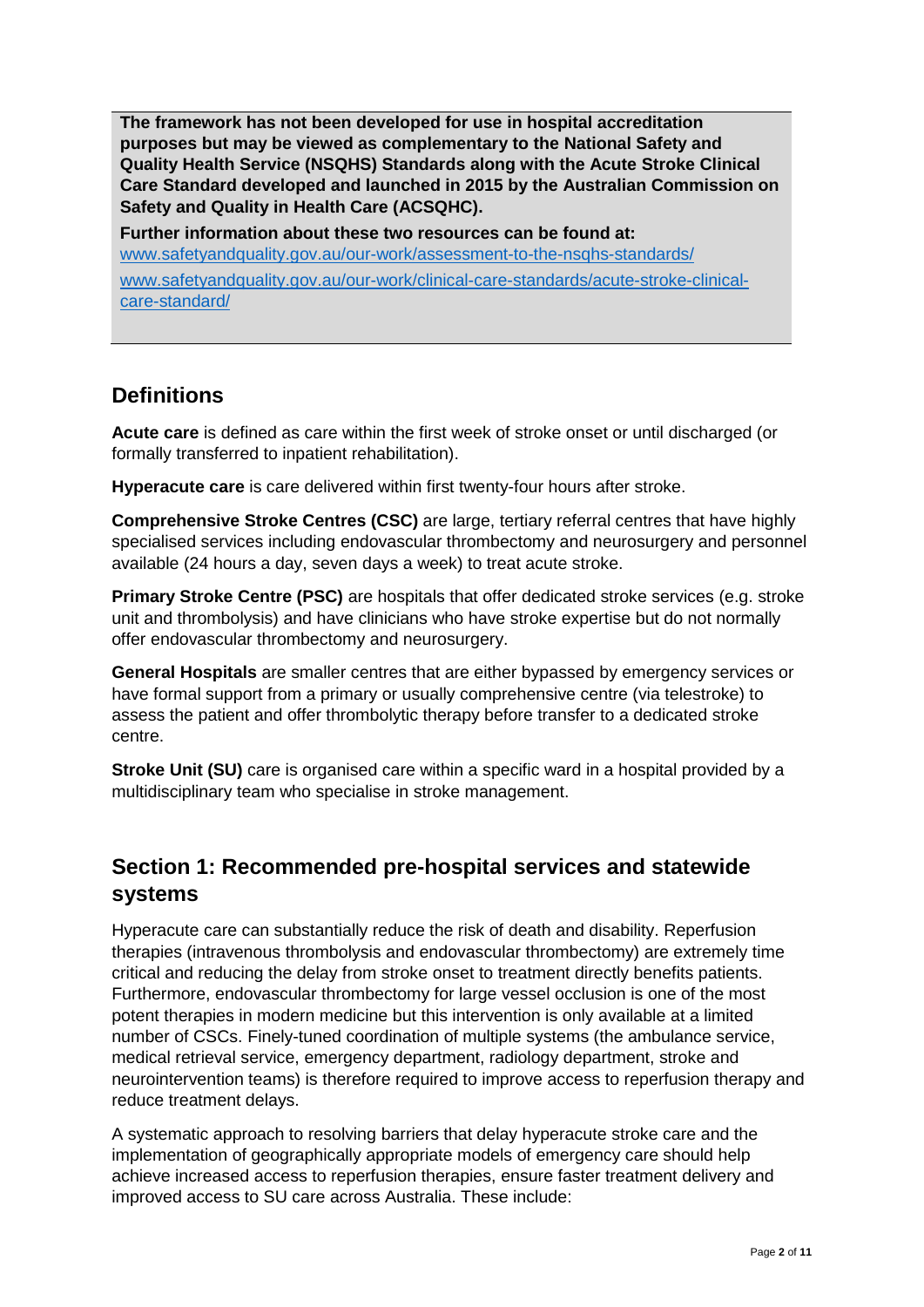- effective community education campaigns for stroke recognition;
- well-organised pre-hospital care systems (activation, stroke and large vessel occlusion screening tools, pre-notification and bypass to stroke-capable hospitals);
- telemedicine stroke services for rural and regional centres (where not bypassed) specifically to support decision making around reperfusion therapy, potential retrieval for endovascular thrombectomy as well as early access to SU care;
- rapid assessment in the Emergency Department (including 'code stroke' input from stroke team);
- rapid brain imaging including access to CT perfusion and angiography wherever possible;
- thrombolysis and access to comprehensive centres for endovascular thrombectomy, and
- early rehabilitation.

It is imperative that those responsible for statewide health system delivery work with the relevant pre-hospital emergency services to ensure a consistent approach to accessing stroke-capable centres in their jurisdiction. This should include statewide protocols for transfer of suspected acute stroke patients to the initial hospital, secondary transfers for additional treatment and subsequent repatriation transfers for further acute, rehabilitation or palliative care services. Emergency services may employ a dedicated statewide stroke coordinator to ensure appropriate policies and processes are developed and monitored in cooperation with the health system. CSCs may also be involved in leading regional or area health service level planning and coordination of stroke services (see section 4).

In regional and rural areas, the use of telemedicine is strongly recommended to provide specialist assessment and management support to general hospital centres within agreed system of care. Telemedicine support can also assist in deciding whether to transfer the patient for a higher level of care and interventions including endovascular therapy.

Telestroke is also applicable for stroke assessments including rehabilitation, remote therapy provision, and education and support following hospital discharge, reducing the need for patients and their families to travel long distances.

#### **Table 1: Recommendations for statewide systems of care**

Organised pre-hospital services specific to stroke should be developed and coordinated across each jurisdiction. This should include agreed mapping of stroke-capable services and hospitals to bypass, validated stroke screening protocols and pre-notification systems. Health services should develop agreed statewide service plans that identify primary and comprehensive stroke centres, general hospital services with telestroke services, and policies governing rapid assessment and transfers.

Where no on-site stroke medical specialists are available and there is agreement not to bypass the hospital, telestroke consultation should be used to assess eligibility for acute stroke therapies and/or transfer to stroke specialist centers.

Telestroke should be used to improve ongoing assessment and management of rehabilitation where there is limited access to on-site stroke rehabilitation expertise.

## **Section 2: Recommended hospital stroke services**

#### **a) Comprehensive Stroke Centre (CSC)**

CSCs have highly specialised resources and personnel available (24 hours a day, seven days a week). These services are located in large, tertiary referral services which see high volumes of stroke patients (usually over 350 annual admissions) including the most complex presentations. In addition to all PSC capabilities, CSCs offer endovascular thrombectomy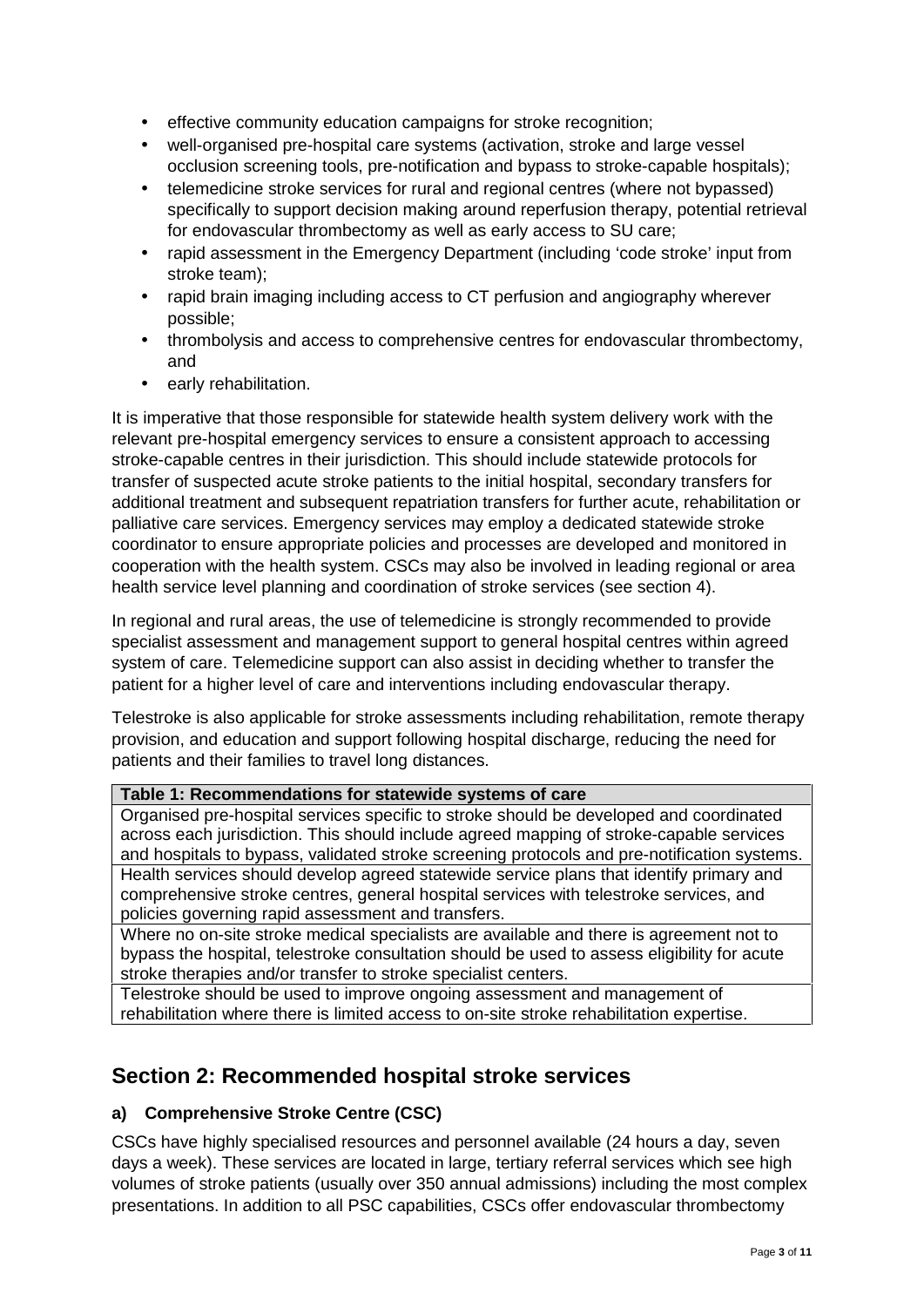and neurosurgery (24/7/365), along with links to other specialist services such as cardiology, palliative care and rehabilitation. These services have a leadership role in establishing partnerships with other local hospitals for supporting stroke care services (e.g. formal networks, specialist education and clinical advice including outreach visits or telemedicine links) and leading clinical research.

CSC's must be located strategically across Australia to ensure the greatest equity of access to highly specialised interventions. CSC's should have sufficient dedicated stroke bed numbers to ensure stroke patients access SU early and remain for over 90% of their acute stay. CSCs will normally have a minimum of eight dedicated stroke beds in their stroke unit for centres admitting 350 stroke patients annually increasing proportionally to around 22 stroke beds for services that see >1000 stroke admissions. Recommended bed numbers are for acute stroke units only (not combined acute/rehabilitation units) with the actual capacity of a CSC stroke unit dependent on local factors including referral patterns, case mix, access to further rehabilitation services and the efficiency of repatriation to the health network of origin when patients have been transferred in for thrombectomy. CSC's should take a lead in coordinating stroke care across their local health district.

#### **b) Primary Stroke Centre (PSC)**

All services with 75 stroke patients or more per year should have PSC capability.

These services have a dedicated SU with clinicians who have stroke expertise; written stroke protocols for emergency services, provide hyperacute stroke treatments and rehabilitation. PSCs should have well organised systems to link emergency services (e.g. pre-notification and code stroke alert systems with direct transport to CT scanner on ambulance stretcher); rapid brain imaging and reporting including advanced imaging (for possible referral to CSC for endovascular thrombectomy); ability to offer thrombolytic therapy 24/7 (either via onsite specialist or supported by telemedicine); protocols to transfer appropriate patients to a CSC as needed (e.g. for neurointerventional or neurosurgical services, including transfers back for ongoing care); strong links with rehabilitation services to ensure early assessment and transfer (if not co-located) and secondary prevention services. Depending on local factors (previous and existing services, geography etc.) these services may be supported by telestroke, or may have some of the additional elements of comprehensive stroke services and/or responsibility for regional coordination of stroke services.

#### **c) General Hospital**

Hospitals admitting less than 75 stroke patients per annum may not have sufficient demand to justify specialised in-hospital resources such as a stroke unit, clinicians with stroke expertise or advanced neuroimaging and should be bypassed by ambulance services when stroke is suspected –this is especially the case for outer metropolitan or regional centres within approximately 1 hour transport time from a primary stroke centre (PSC) or comprehensive stroke centre (CSC). However, regional and larger rural hospitals who are not bypassed due to geography and local factors should have links, ideally including telestroke, to a PSC or CSC to facilitate initial assessment, thrombolysis and, if on-site provision is not feasible, transfer for further treatment and stroke unit care. Suspected stroke patients who self-present to hospitals without access to acute stroke therapy or have a stroke while in such a hospital should be immediately transferred to a stroke-capable hospital.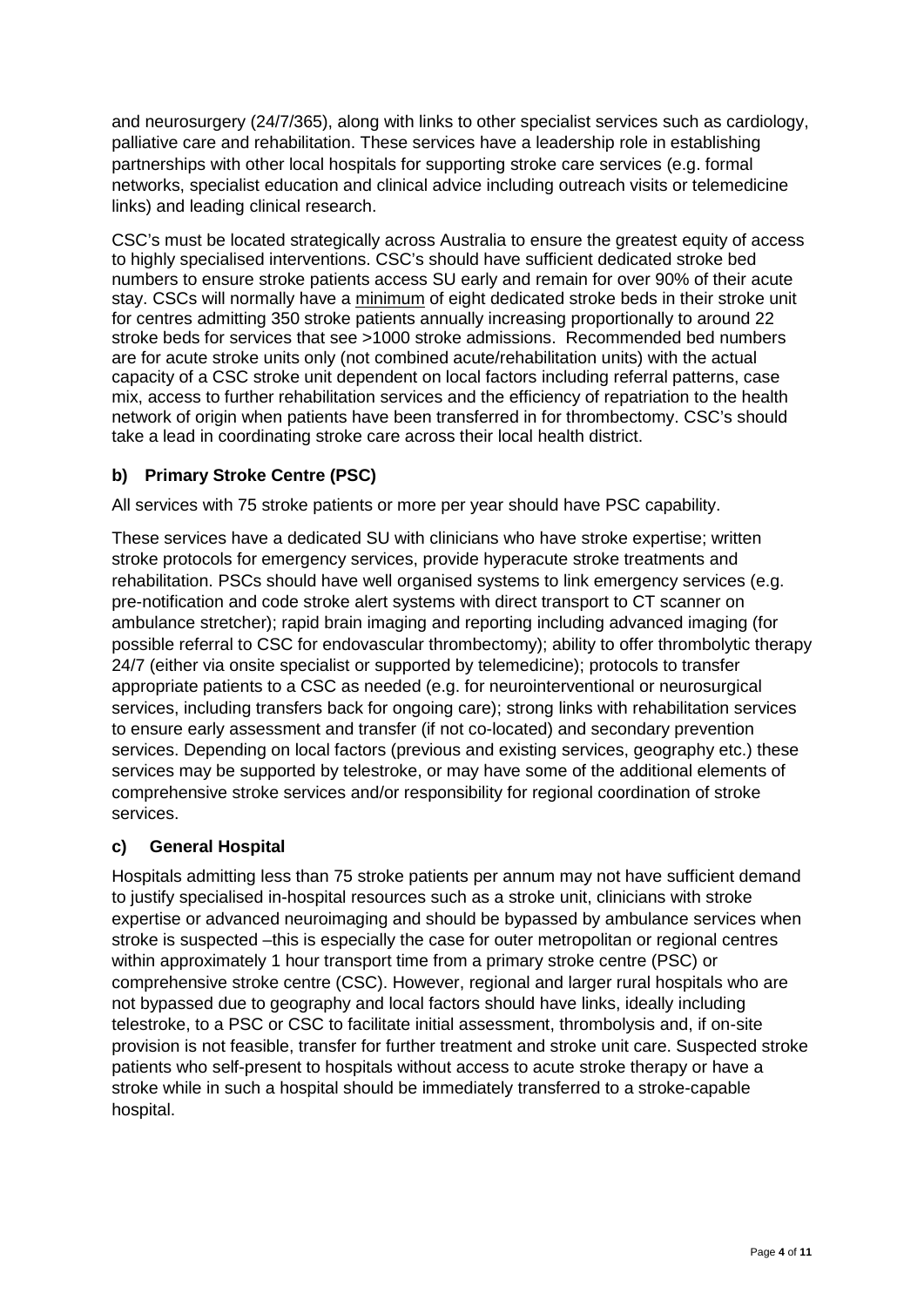#### **Table 2. Features of hospital stroke services**

| Element of service                                                                                                                                                                                                                                    | Comprehensive<br><b>Stroke Centre</b>                                                      | <b>Primary Stroke</b><br>Centre                                                            | <b>General Hospital</b><br>(in regional and<br>rural settings where<br>not bypassed)          |
|-------------------------------------------------------------------------------------------------------------------------------------------------------------------------------------------------------------------------------------------------------|--------------------------------------------------------------------------------------------|--------------------------------------------------------------------------------------------|-----------------------------------------------------------------------------------------------|
| Receive pre-notification and prepare to rapidly<br>accept potential stroke patient from pre-hospital<br>services                                                                                                                                      | ✓                                                                                          | ✓                                                                                          | ✓                                                                                             |
| Coordinated emergency department systems<br>(includes use of validated screening tools; agreed<br>triage categories; rapid imaging; rapid referral and<br>involvement of stroke team, protocols for IV<br>thrombolysis and ECR intervention/transfer) | $\checkmark$ including code<br>stroke activation<br>and possible direct<br>transport to CT | $\checkmark$ including code<br>stroke activation<br>and possible direct<br>transport to CT | $\checkmark$ initial assessment<br>and thrombolysis<br>via telestroke<br>followed by transfer |
| Stroke unit                                                                                                                                                                                                                                           | $\checkmark$                                                                               | $\checkmark$                                                                               | $\pmb{\times}$                                                                                |
| Rapid access to onsite CT brain (24/7) including<br>CT perfusion and aortic arch to cerebral vertex<br>angiography                                                                                                                                    | ✓                                                                                          | ✓                                                                                          | $\checkmark$ plain CT<br>$\checkmark$ / $\star$ CTP/CTA<br>highly preferable                  |
| Delivery of intravenous thrombolysis                                                                                                                                                                                                                  | $\sqrt{24/7}$ #                                                                            | $\sqrt{24/7}$ #                                                                            | $\checkmark$ With telestroke<br>support followed by<br>transfer                               |
| On-site endovascular stroke therapy                                                                                                                                                                                                                   | $\sqrt{24/7}$ #                                                                            | Optional¥                                                                                  | ×                                                                                             |
| On-site neurosurgical services (e.g. for<br>hemicraniectomy due to large middle cerebral<br>artery infarcts)                                                                                                                                          | ✓                                                                                          | Optional¥                                                                                  | ×                                                                                             |
| Ability to provide acute monitoring (telemetry and<br>other physiological monitoring) for at least 72<br>hours                                                                                                                                        | ✓                                                                                          | ✓                                                                                          | ×                                                                                             |
| Acute stroke team (see Table 3)                                                                                                                                                                                                                       | ✓                                                                                          | ✓                                                                                          | Optional                                                                                      |
| Dedicated stroke coordinator position                                                                                                                                                                                                                 | ✓                                                                                          | ✓                                                                                          | Optional                                                                                      |
| Dedicated medical lead                                                                                                                                                                                                                                | $\sqrt{\Lambda}$                                                                           | ✓                                                                                          | $\pmb{\times}$                                                                                |
| Access to HDU / ICU (for complex patients)                                                                                                                                                                                                            | $\checkmark$                                                                               | ✓                                                                                          | ×                                                                                             |
| Rapid (within 48 hours) Transient Ischaemic Attack<br>(TIA) assessment clinics/services (including early<br>access to carotid and advanced brain imaging)                                                                                             | ✓                                                                                          | ✓                                                                                          | initial assessment<br>and referral                                                            |
| Use of telestroke services for acute assessment<br>and treatment                                                                                                                                                                                      | $\checkmark$ (providing advice)                                                            | Optional (if required<br>for 24/7 service)                                                 | ✓                                                                                             |
| Standardised processes that ensure ALL stroke<br>patients are assessed for rehabilitation. This<br>includes use of standardised tools to determine<br>individual rehabilitation needs and goals (ideally<br>within 48 hours of admission).            | ✓                                                                                          | ✓                                                                                          | $\checkmark^*$                                                                                |
| Coordination with rehabilitation service providers<br>(this should include a standardised process, and/or<br>a person, used to assess suitability for further<br>rehabilitation).                                                                     | ✓                                                                                          | ✓                                                                                          | Optional*                                                                                     |
| Routine involvement of patients and carers                                                                                                                                                                                                            | ✓                                                                                          | ✓                                                                                          | ✓                                                                                             |
| Routine use of guidelines, care plans and<br>protocols                                                                                                                                                                                                | ✓                                                                                          | ✓                                                                                          | ✓                                                                                             |
| Regular data collection and stroke specific quality<br>improvement activities                                                                                                                                                                         | ✓                                                                                          | ✓                                                                                          | Optional                                                                                      |
| Access and collaboration with other specialist<br>services (cardiology, palliative care, vascular)                                                                                                                                                    | ✓                                                                                          | Optional onsite                                                                            | Referral                                                                                      |

# reperfusion therapies provided 24/7, 365 days/year onsite (including via telemedicine for thrombolysis)

¥ requires clear transfer arrangements to services with this capacity if not available onsite

^ Dedicated medical lead who has primary focus on stroke (stroke service director)

\* Patients should be transferred out for further specialist care including stroke unit care after acute assessment and initial

treatment. Patients may be assessed and accepted back for rehabilitation following acute therapy at stroke centre.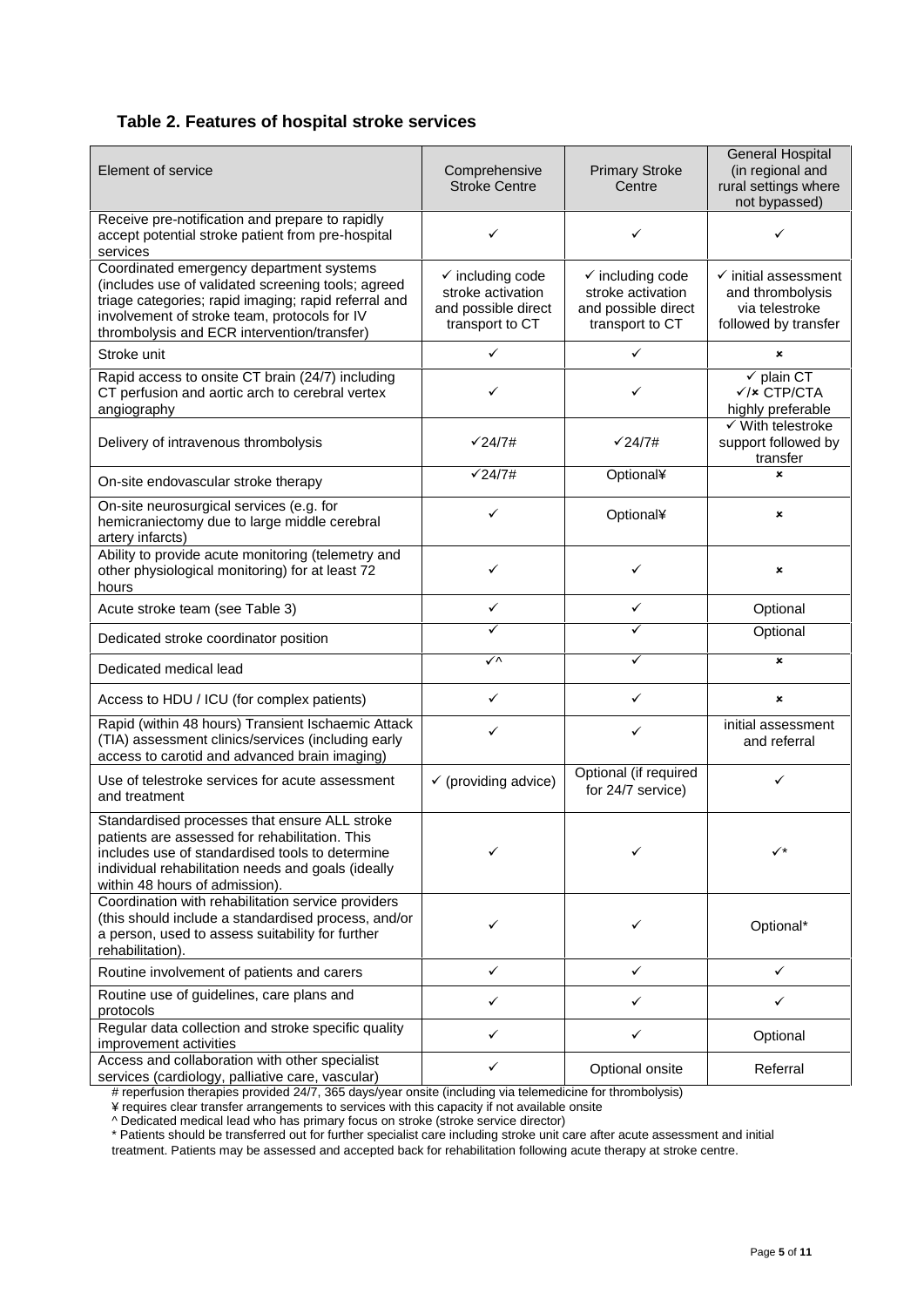## **Section 3: Stroke unit care definition**

The foundation of any stroke service is the provision of SU care. To ensure SU care is consistent across Australia, it is important that each SU component be defined and measurable. SU care remains the single most important recommendation in the national stroke guidelines (accessible from https://informme.org.au/Guidelines). Recommendations state:

#### *Stroke unit care*

- All people with stroke should be admitted to hospital and be treated in a stroke unit with an interdisciplinary team. (Strong recommendation)
- All people with stroke should be admitted directly to a stroke unit (preferably within three hours of stroke onset). (Practice point)
- For patients with suspected stroke presenting to non-stroke unit hospitals, transfer protocols should be developed and used to guide urgent transfers to the nearest stroke unit hospital. (Practice point)
- Where transfer is not feasible, smaller isolated hospitals should manage stroke services in a manner that adheres as closely as possible to the criteria for stroke unit care. Where possible, stroke patients should receive care in geographically discrete units.(Practice point)
- All acute stroke services should implement standardised protocols to manage fever, glucose and swallowing difficulties in stroke patients. (Strong recommendation)

Table 3 outlines the *minimum* criteria of SU care. Other important features include routine involvement of patient and family/carers, early and active rehabilitation, routine use of guidelines and protocols (e.g. fever, swallowing, incontinence, hyperacute therapy).

#### **Table 3. Stroke Unit definition**

Minimum criteria:

- 1. Co-located beds within a geographically defined unit
- 2. Dedicated, interprofessional team with members who have expertise in stroke and/or rehabilitation. The minimum team would consist of dedicated medical (stroke) lead, nursing and allied health (including occupational therapy, physiotherapy, speech pathology, social work and dietitian) and stroke coordinator
- 3. Interprofessional team meet at least once per week to discuss patient care.
- 4. Regular programs of staff education and training relating to stroke. (e.g. dedicated stroke in service program and/or access to annual national or regional stroke conferences/ educational webinars)

## **Section 4: Regional coordination responsibility for acute stroke**

Some services will take on responsibility for planning and coordination of stroke services for a designated local area (e.g. health district) and provide a 'hub' for less specialised stroke care at other services. In metropolitan areas these services are usually CSCs as described above. However, in regional and rural areas sites with regional responsibility may be a PSC but only if they have formal links to a CSC for coordination of endovascular therapy.

Where a stroke service has regional responsibility, additional resources should be allocated to coordinate care in and from 'spoke' sites. Elements of care specific to services with responsibility for regional coordination are listed in table 4.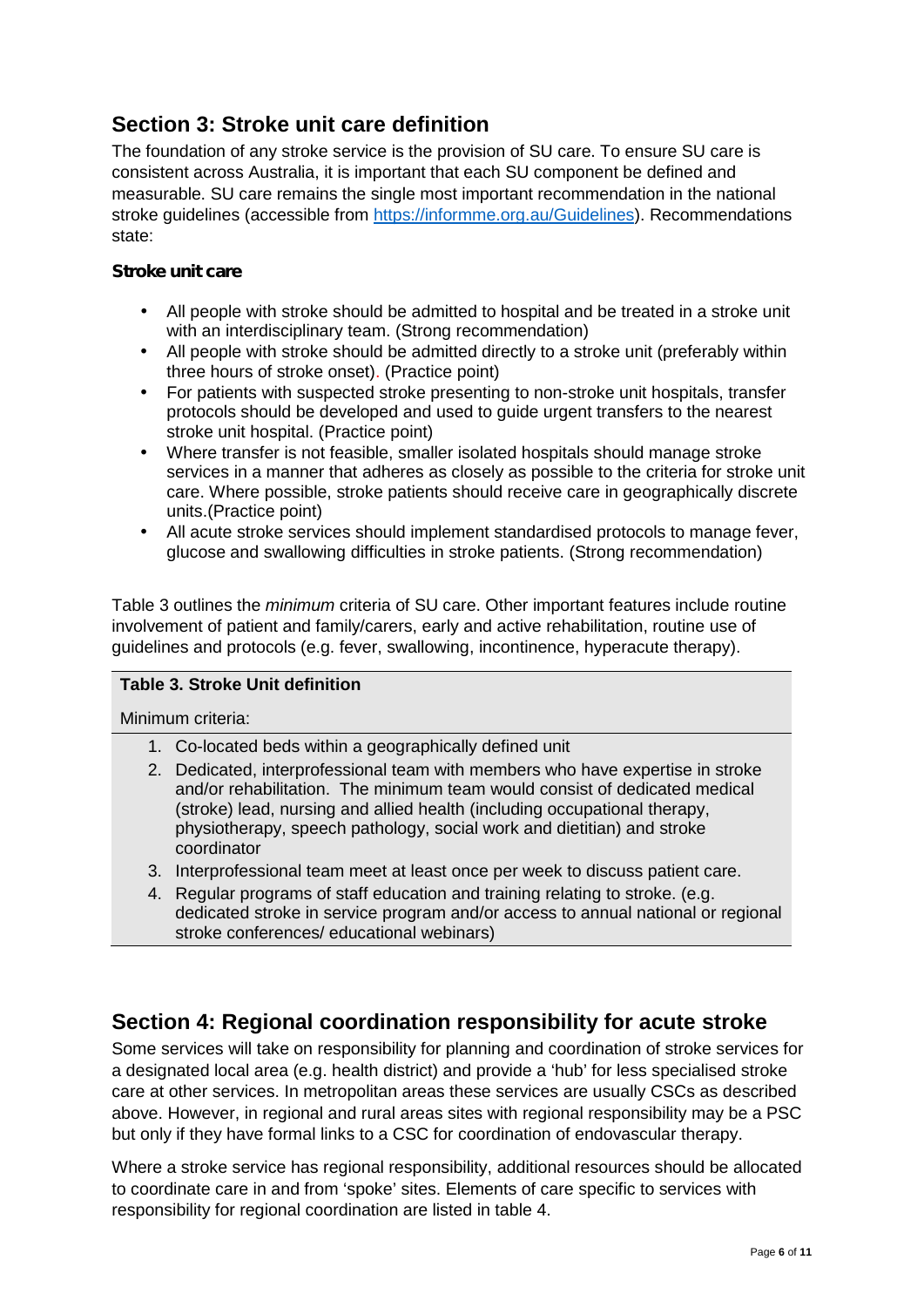#### **Table 4. Regional or hub service features**

| $\bullet$ | Responsibility for regional stroke planning and local stroke network (this may be<br>coordination across a local health district)                                                 |
|-----------|-----------------------------------------------------------------------------------------------------------------------------------------------------------------------------------|
| ٠         | Collaboration with ambulance services to plan and monitor adherence to protocols and<br>policies for emergency transfers along with back transfers across a local health district |
| ٠         | Extra capacity for specialist clinical support (outreach or via telemedicine)                                                                                                     |
|           | Extra capacity for educational outreach (including medical, nursing [educator or consultant],<br>allied health and research).                                                     |
| ٠         | Extra capacity to respond to/accept additional transfers                                                                                                                          |
| ٠         | Dedicated stroke coordinator position and stroke medical lead to coordinate care between<br>sites                                                                                 |
| ٠         | Regional coordination of hyperacute therapy                                                                                                                                       |
| ٠         | Use of telemedicine links to comprehensive stroke centres (for primary stroke centres)                                                                                            |
|           |                                                                                                                                                                                   |

## **Section 5: Workforce requirements**

Skilled inter-professional stroke teams are an essential component of best practice stroke care. Staffing levels are expected to vary depending on local considerations such as hospital service and clinical profile (based on all suspected strokes and TIAs). It is important to note that other essential considerations in determining the most appropriate stroke unit staffing levels include skill mix (i.e. adequate numbers of permanent highly skilled and experienced staff who can support any less experienced or new staff), capacity within stroke unit and cross-cover with other non-stroke services (e.g. stroke teams asked to review outlying stroke patients not on the stroke unit), weekend cover, telestroke provision, and additional time allocated to professional development, research and quality improvement activities.

## **Section 6: Patient safety and quality improvement**

Capacity to evaluate the quality of health care delivery is essential for informing clinical practice and improving patient outcomes and ideally should cross the care continuum. Over the past ten years a significant amount of work has occurred to develop national clinical indicators for stroke. Figure 1 below shows the links between the different indicator sets and the nature and purpose of each.

As a minimum, all hospitals should participate in routinely collecting and monitoring a minimum data set for all acute stroke admissions and participate in periodic national organisational survey and use these data to inform quality improvement activity. In addition, CSCs and PSCs should routinely be involved in periodic detailed data collection (clinical audit) and participate in ongoing quality improvement programs.

#### **Description of systems established for systematically monitoring stroke**

**Australian Stroke Clinical Registry (AuSCR)**: To be collected on all patients in a prospective manner with the aim to enable reporting on the national MDS and the Acute Stroke Clinical Care Standard Indicator Set. The ability to describe the associations between the quality of care in hospitals and longer-term patient outcome is an advantage of the registry. Currently, national coverage is growing but many General Hospitals do not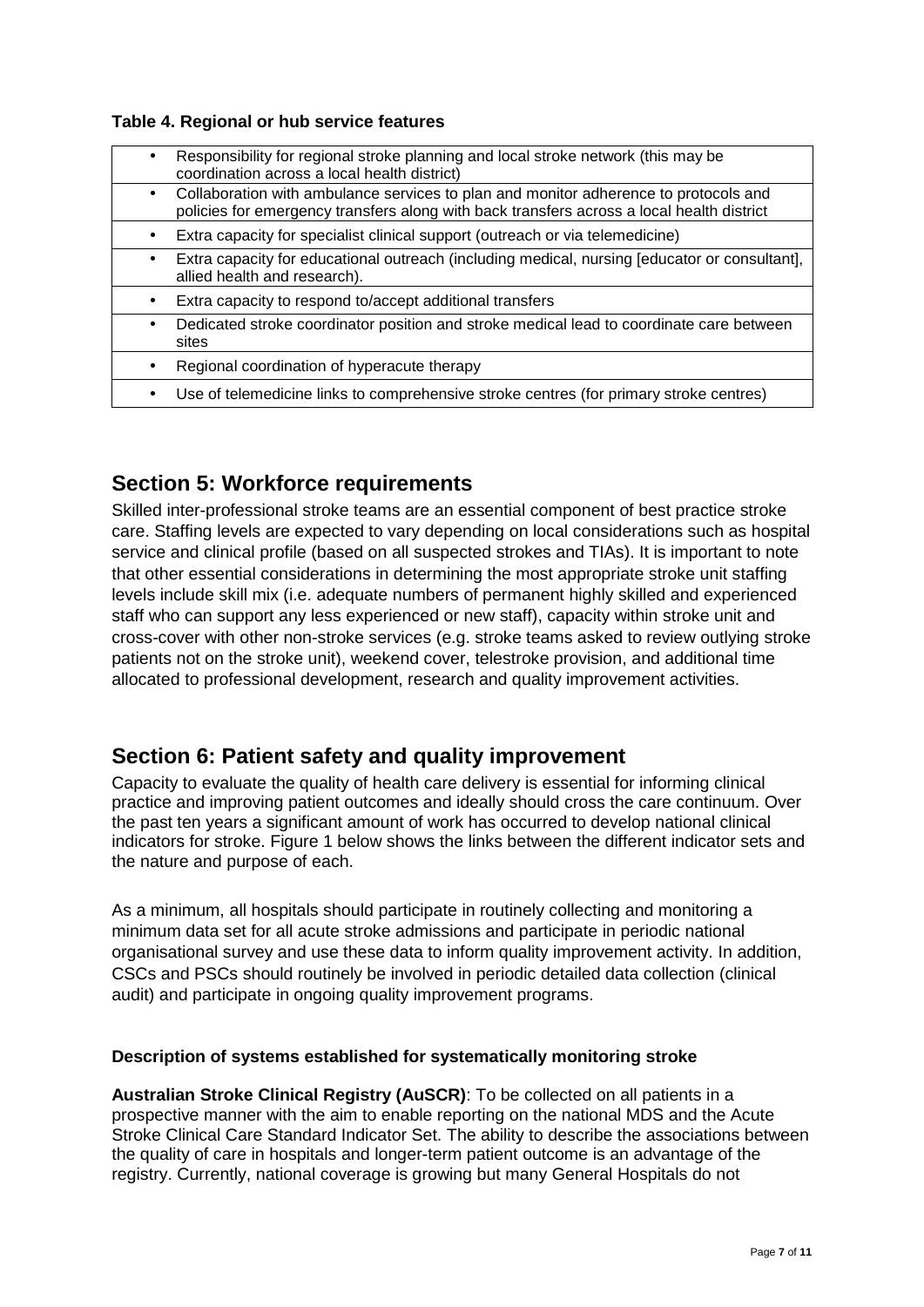participate. See: www.auscr.com.au. The dataset is also fully described within the National Stroke Data Dictionary (www.australianstrokecoalition.com.au/ausdat).

**Acute Stroke Clinical Care Standard Indicator Set:** The Australian Commission on Safety and Quality in Health Care (ACSQHC) has developed national Standards for acute Stroke Care. The AuSCR covers many of the indicators linked to the seven areas recommended in the Standard and the National Audit expands to report against all possible indicators. See: www.safetyandquality.gov.au/our-work/clinical-care-standards/acute-stroke-clinical-care standard/

**National Audit:** large data set including questions measuring many processes across all dimensions of care (e.g. acute and rehabilitation phases of hospital care) obtained every alternating two years or as spot audits in approximately 40 consecutive patients per hospital as outlined in the Australian Stroke Clinical Guidelines. The dataset forms the foundation of the smaller subsets of variables that are continuously collected (i.e. in AuSCR) as well as providing greater information on aspects of acute and rehabilitation care and covers all indicators in the Acute Stroke Clinical Care Indicator Set.





It is recommended for the collection of any stroke data that the Australian Stroke Data Tool (AuSDaT) be used to enable efficient entry of data across various data collection activities (See: http://www.australianstrokecoalition.com.au/). The advantage of AuSDaT is that because the AuSCR and National Audit program are able to be collected in this single integrated data management system, common variables can be prepopulated for more than one data collection program to avoid duplication of effort.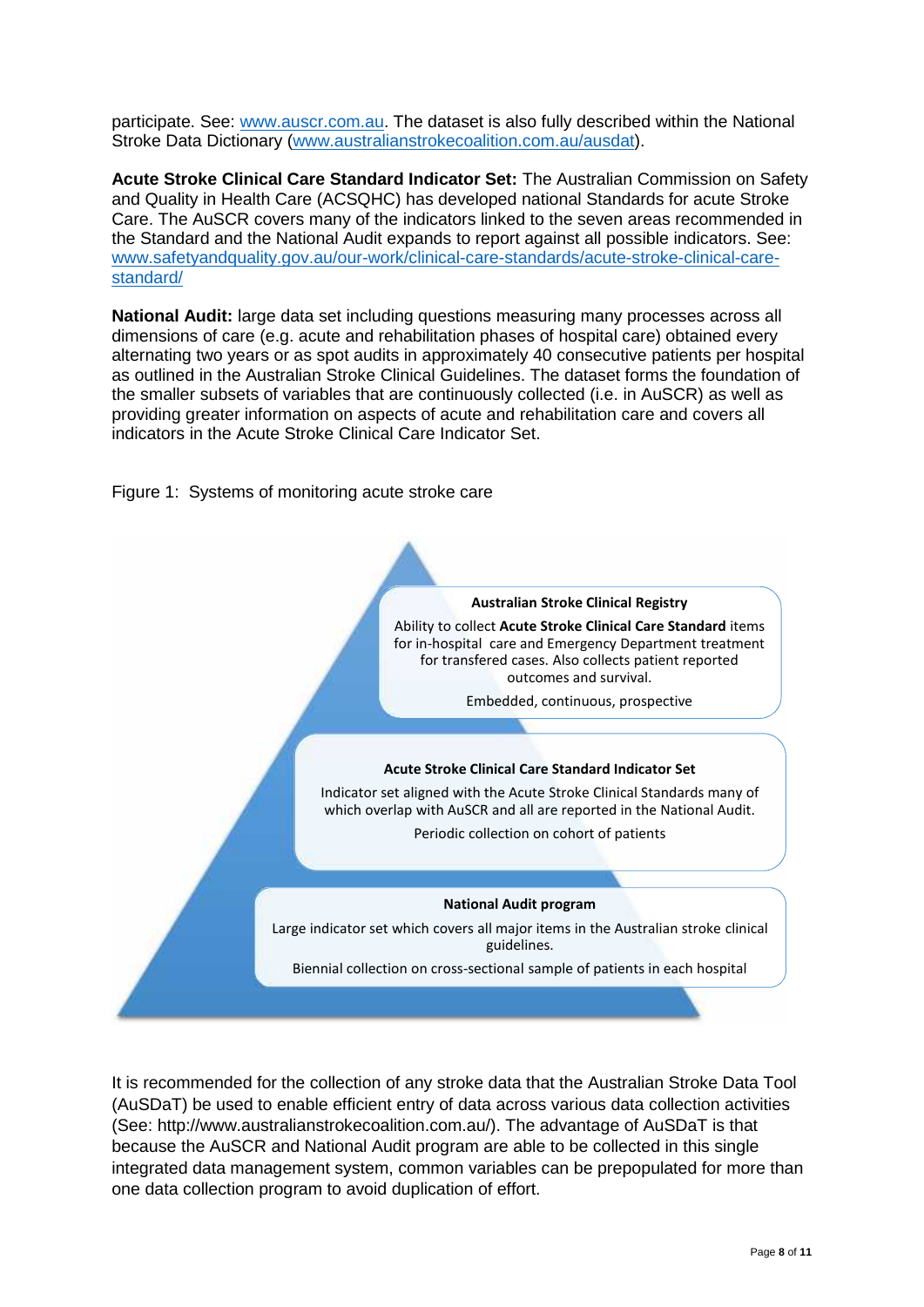## **Section 7: Summary**

All efforts should be made to improve patient access to evidence-based acute stroke care in Australia. Capacity to evaluate the quality of acute stroke services is essential for improvement of health care delivery and patient outcomes. The proposed policy framework should be used by healthcare policy makers, hospital managers and clinicians to identify gaps in recommended evidence-based service provision for stroke or plan for new services. It is recommended that for acute hospital stroke services:

- All hospitals that admit over 75 stroke patients each year should, as a minimum, have Primary Stroke Centre capability.
- Comprehensive Stroke Centres should be established so that equitable access to highly specialised hyperacute interventions is ensured.
- There should be a system wide (regional and state) approach to map and develop stroke services to ensure equity of access for all Australians related to stroke care. This involves collaboration and coordination between prehospital and hospital systems ensuring patients with suspected stroke are delivered to stroke specialist centres, or to stroke-capable general hospitals with established telestroke systems.
- All hospitals that manage acute stroke should be collecting data that monitors the care provided. A broad set of clinical indicators (e.g. the national stroke audit) should also be used routinely (at least every second year) to monitor important processes of care involved in acute stroke services. Primary and comprehensive centres should also prospectively monitor and improve acute stroke care based on a minimum number of process indicators (e.g. AuSCR).
- Finally, this framework should be used in conjunction with the most recent Clinical Guidelines for Stroke Management to increase access to evidence-based stroke care throughout Australia.

## **Acknowledgements**

The Stroke Foundation gratefully acknowledges the significant input from many key people over time who have helped shape this document including:

- The Stroke Foundation Clinical Council
- Members of the Australian Stroke Coalition
- Professor Dominique Cadilhac and staff from the Translational Public Health and Evaluation Division, Stroke & Ageing Research, School of Clinical Sciences at Monash Health, Monash University who analyse the audit data
- State and national representatives who have contributed to this update and previous versions of the framework.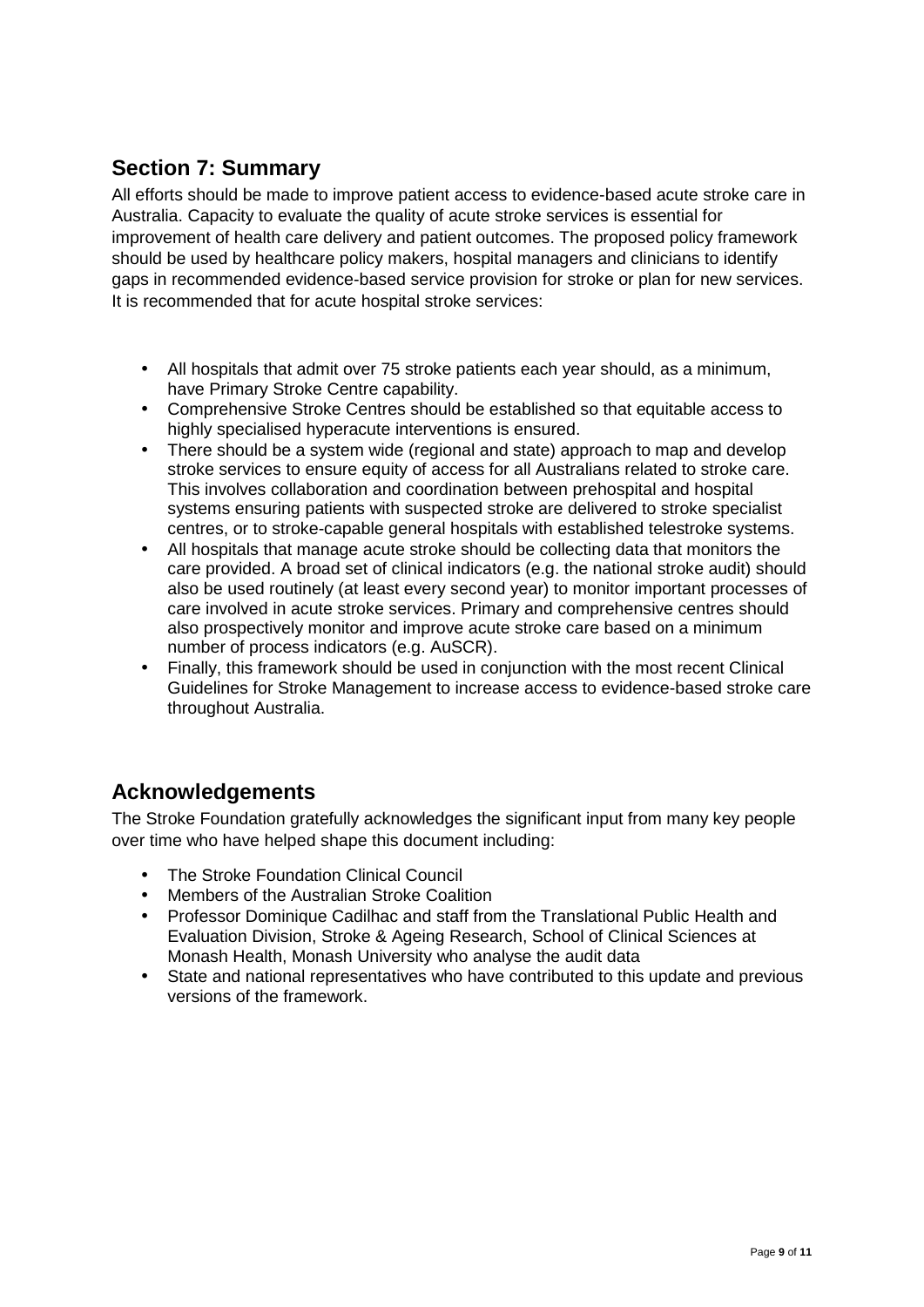### **References**

- Alberts MJ, Latchaw RE, Jagoda A, Weschler LR et al. Revised and Updated Recommendations for the Establishment of Primary Stroke Centers. A summary statement from the Brain Attack Coalition. Stroke. 2011; 42:2651-2665.
- Albers GW, Marks MP, Kemp S et al : Thrombectomy for Stroke at 6 to 16 Hours with Selection by Perfusion Imaging.. The New England journal of medicine 2018;378(8):708-718.
- Alberts MJ, Latchaw RE, Selman WR, Shephard T, Hadley MN, Brass LM, et al.; Brain Attack Coalition. Recommendations for comprehensive stroke centers: a consensus statement from the Brain Attack Coalition. Stroke. 2005 Jul;36(7):1597-616.
- Blacquiere D, Lindsay MP, Foley N, Taralson C, Alcock S, Balg C. Canadian Stroke Best Practice Recommendations: Telestroke Best Practice Guidelines Update 2017. Int J Stroke. 2017 Oct;12(8):886-895.
- Cadilhac D, Kilkenny M, Churilov L. Deriving a subset of process indicators from the National Stroke Foundation acute stroke services audit. Results of statistical analyses. National Stroke Research Institute. Unpublished report; 2008.
- Cadilhac DA, Moodie ML, Lalor EE, Bilney LE, Donnan GA; National Stroke Foundation. Improving access to evidence-based acute stroke services: development and evaluation of a health systems model to address equity of access issues. Aust Health Rev. 2006 Feb;30(1):109-18.
- Douglas VC, Tong DC, Gillum LA, Zhao S, Brass LM, Dostal J, Johnston SC. Do the Brain Attack Coalition's criteria for stroke centers improve care for ischemic stroke? Neurology. 2005 Feb 8;64(3):422-7.
- Emberson J, Lees KR, Lyden P, Blackwell L, Albers G, Bluhmki E, et al. Effect of treatment delay, age, and stroke severity on the effects of intravenous thrombolysis with alteplase for acute ischaemic stroke: a meta analysis of individual patient data from randomised trials. Lancet. 2014 Nov 29;384(9958):1929-35.
- Foley N, Salter K, Teasell R. Specialized stroke services: a meta-analysis comparing three models of care. Cerebrovasc Dis. 2007;23(2-3):194-202.
- Fonarow GC, Zhao X, Smith EE, Saver JL, Reeves MJ, Bhatt DL, et al. Door-to-needle times for tissue plasminogen activator administration and clinical outcomes in acute ischemic stroke before and after a quality improvement initiative. JAMA. 2014 Apr 23-30;311(16):1632-40.
- Govan L, Langhorne P, Weir CJ; Stroke Unit Trialists Collaboration. Does the prevention of complications explain the survival benefit of organized inpatient (stroke unit) care?: further analysis of a systematic review. Stroke. 2007 Sep;38(9):2536-40.
- Goyal M, Menon BK, van Zwam WH, Dippel DWJ, Mitchell PJ, Demchuk AM, et al. Endovascular thrombectomy after large-vessel ischaemic stroke: a meta-analysis of individual patient data from five randomised trials. Lancet 2016;387(10029):1723-31.
- Grimley, R. & Middelton, S.M. (on behalf of the Australian Stroke Coalition). 48 hours: Improving stroke management in the critical window. Accessed on 24 June 2014 http://australianstrokecoalition.com.au/projects/first-48-hours-of-stroke-care/
- Higashida et al on behalf of the American Heart Association Advocacy Coordinating Committee. Interactions Within Stroke Systems of Care - A Policy Statement From the American Heart Association/American Stroke Association. Stroke. 2013; 44: 2961-2984.
- Langhorne P, Pollock A in collaboration with The Stroke Unit Trialists' Collaboration. What are the components of effective stroke unit care? *Age and Ageing* 2002;31:365-371
- Leys D, Ringelstein EB, Kaste M, Hacke W; European Stroke Initiative Executive Committee. The main components of stroke unit care: results of a European expert survey. *Cerebrovasc Dis*. 2007;23(5-6):344-52.
- Man S, Zhao X, Uchino K, Hussain MS, Smith EE, Bhatt DL et al. Comparison of Acute Ischemic Stroke Care and Outcomes Between Comprehensive StrokeCenters and Primary Stroke Centers in the United States. Circ Cardiovasc Qual Outcomes. 2018 Jun;11(6):e004512. doi: 10.1161/CIRCOUTCOMES.117.004512.
- Meretoja A, Meretoja A, Weir L, Ugalde M, Yassi N, Yan B, Hand P, et al. Helsinki model cut stroke thrombolysis delays to 25 minutes in Melbourne in only 4 months Neurology. 2013 Sep 17; 81(12):1071-6.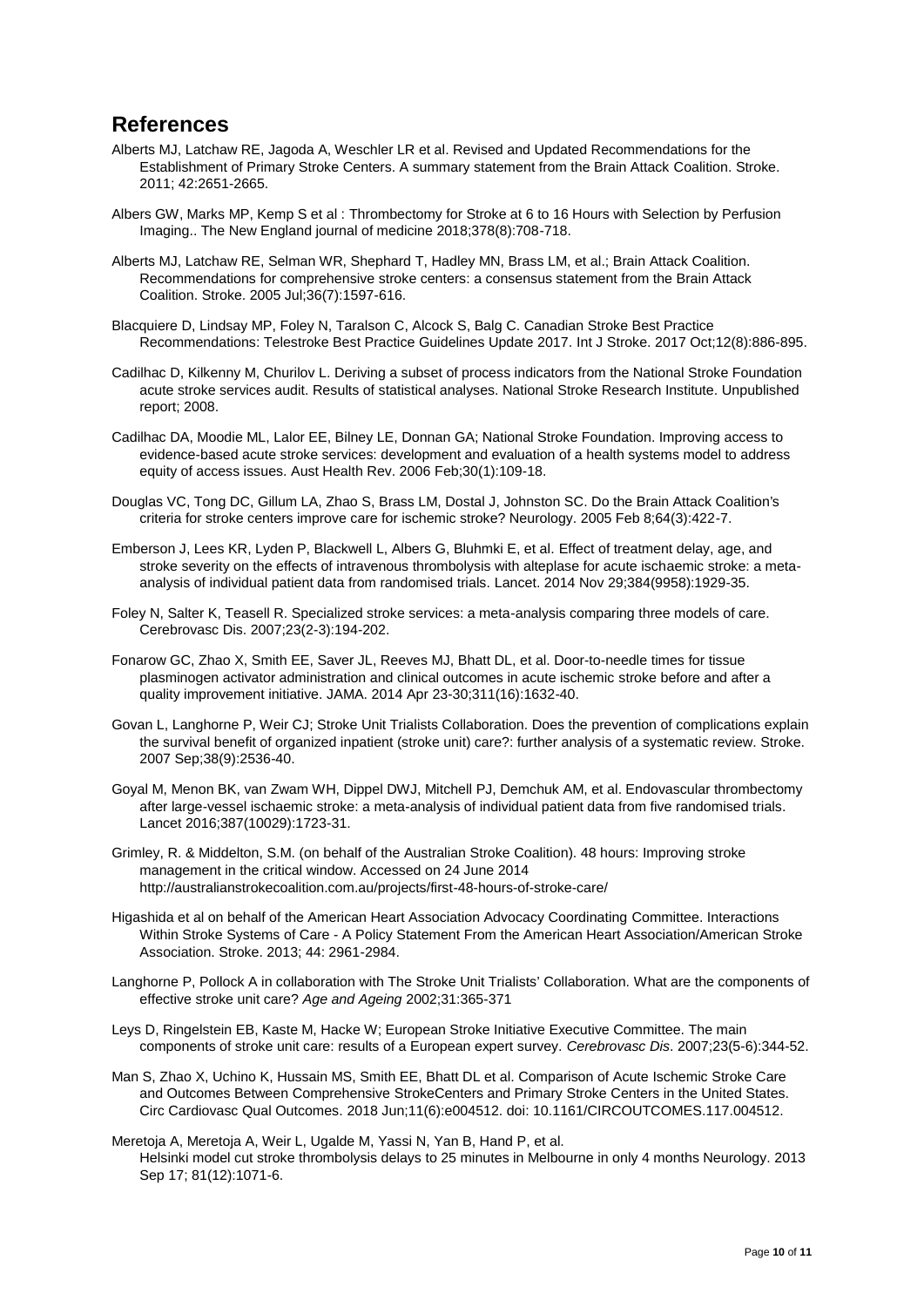Morris et al. Impact of centralising acute stroke services in English metropolitan areas on mortality and length of hospital stay: difference-in-differences analysis. BMJ 2014;349:g4757

National Stroke Foundation. Clinical Guidelines for Stroke Management 2017. Melbourne, Australia.

National Stroke Foundation. National Rehabilitation Stroke Services Framework 2013. Melbourne, Australia.

- National Stroke Foundation. National Stroke Audit Acute Services Report 2017. Melbourne, Australia.
- Nogueira RG, Jadhav AP, Haussen DC et al : Thrombectomy 6 to 24 Hours after Stroke with a Mismatch between Deficit and Infarct.. The New England journal of medicine 2018;378(1):11-21.
- Quain DA, Parsons MW, Loudfoot AR, Spratt NJ, Evans MK, Russell ML, et al. Improving access to acute stroke therapies: a controlled trial of organised pre-hospital and emergency care. Med J Aust. 2008; 189(8):429-33.
- Ramsay AI, Morris S, Hoffman A, Hunter RM, Boaden R, McKevitt C, et al. Effects of Centralizing Acute Stroke Services on Stroke Care Provision in Two Large Metropolitan Areas in England. Stroke. 2015 Aug;46(8):2244-51
- Saposnik G, Baibergenova A, O'Donnell M, Hill MD, Kapral MK, Hachinski V; Stroke Outcome Research Canada (SORCan) Working Group. Hospital volume and stroke outcome: does it matter? *Neurology* 2007, 69(11): 1142-51
- Saver JL, Goyal M, van der Lugt A, Menon BK, Majoie CB, Dippel DW, et al. Time to Treatment With Endovascular Thrombectomy and Outcomes From Ischemic Stroke: A Meta-analysis. JAMA. 2016 Sep 27;316(12):1279-88.
- Schwamm LH, Chumbler N, Brown E, Fonarow GC, Berube D, Nystrom K et al. Recommendations for the Implementation of Telehealth in Cardiovascular and Stroke Care: A Policy Statement From the American Heart Association. Circulation. 2017 Feb 14;135(7):e24-e44.
- Stroke Unit Trialists' Collaboration. Organised inpatient (stroke unit) care for stroke. Cochrane Database of Systematic Reviews 2013, Issue 9. Art. No.: CD000197. DOI: 10.1002/14651858.CD000197.pub3.
- Wechsler LR, Demaerschalk BM, Schwamm LH, Adeoye OM, Audebert HJ, Fanale CV, et al. Telemedicine Quality and Outcomes in Stroke: A Scientific Statement for Healthcare Professionals From the American Heart Association/American Stroke Association. Stroke. 2017 Jan;48(1):e3-e25.
- Wu TY, Coleman E, Wright SL, Mason DF, Reimers J, Duncan R, et al. Helsinki Stroke Model Is Transferrable With "Real-World" Resources and Reduced Stroke Thrombolysis Delay to 34 min in Christchurch. Front Neurol. 2018 Apr 30; 9:290.